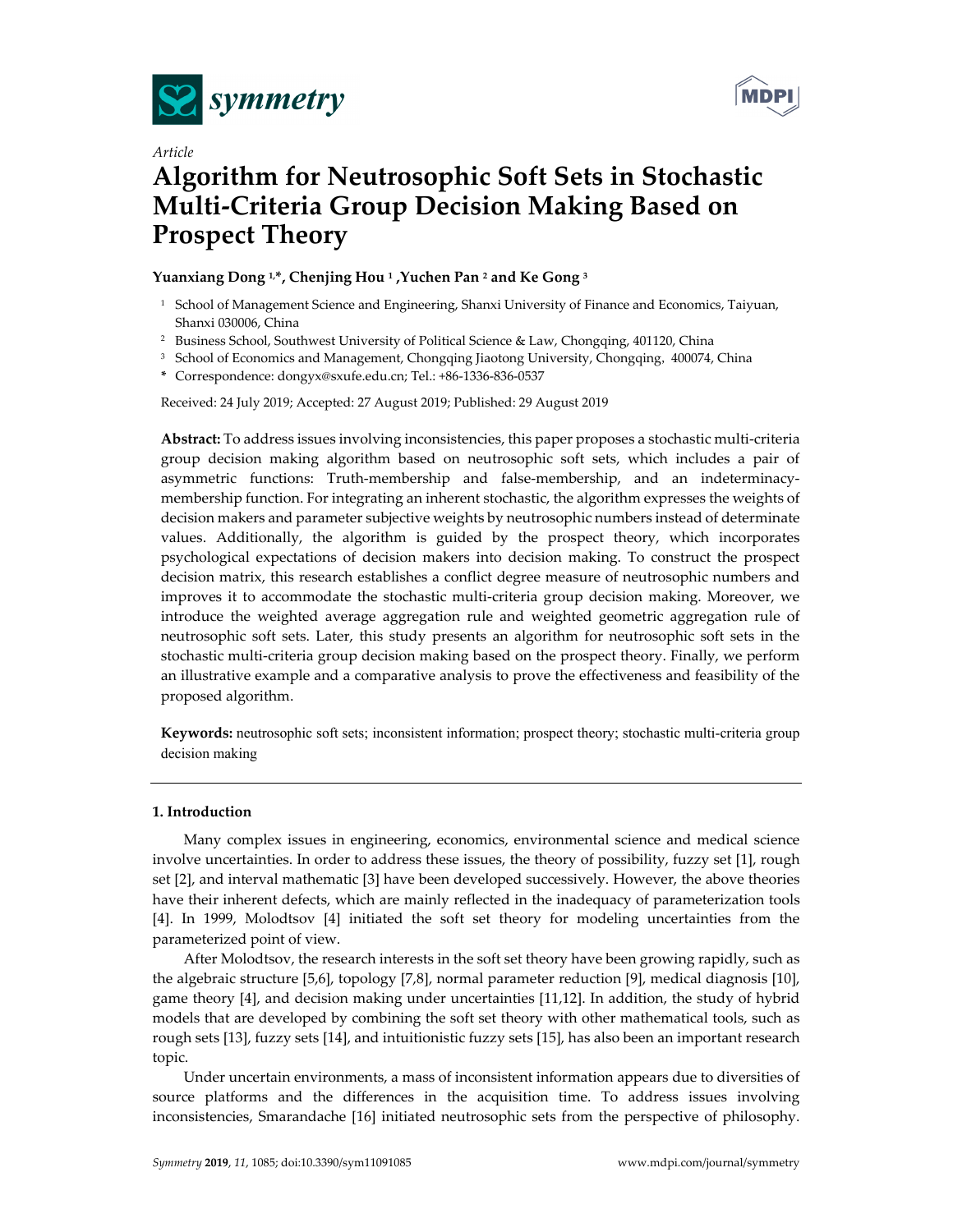Subsequently, Maji [17] integrated neutrosophic sets into soft sets to propose neutrosophic soft sets, which retain the characteristics of neutrosophic sets and have adequate parameterization tools. Neutrosophic soft sets are characteristic by three independent functions, including a pair of asymmetric functions: Truth-membership and false-membership, and an indeterminacy-membership function. Among them, the truth-membership and false-membership represent the degree of belongingness and non-belongingness of an element with respect to parameters. The indeterminacymembership shows the neutrality degree of an element related to parameters.

In recent years, the theory extensions of neutrosophic soft sets have made a rapid progress. Sahin and Küçük [18] constructed generalised neutrosophic soft sets. Deli and Broumi [19] refined the concept and operations of Maji's neutrosophic soft sets. In addition, they also studied the neutrosophic soft matrix and their operators. Considering that the approximate range is usually used to describe complex situations when there is no sufficient information, Deli [20] expanded the values of the truth-membership, indeterminacy-membership, and false-membership to the form of interval values to construct interval-valued neutrosiphic soft sets. Karaaslan [21] introduced the possibility of neutrosophic soft sets by assigning probability to the three function values and defined related properties and operations. In addition, the concepts of single-valued neutrosophic refined soft sets [22], generalized

neutrosophic soft expert sets [23], and neutrosophic soft rough sets [24] were presented successively.

Meanwhile, neutrosophic soft sets are also employed in the fields of clustering, prediction and decision making under uncertainties, among which decision making under uncertainties is the most widely applied. Deli [20] proposed a decision making method of interval-valued neutrosophic soft sets by level soft sets, and illustrated it by an example. Peng and Liu [25] constructed three decision making algorithms of neutrosophic soft sets by evaluation based on the distance from average solution (EDAS), similarity measure, and level soft sets, respectively. Abu Qamar and Hassan [26] presented the similarity, distance, and fuzzy degree measures of Q-neutrosophic soft sets, and put forward the corresponding decision rule. Karaaslan [21] constructed a decision making method for the possibility of neutrosophic soft sets based on the and-product.

However, the existing studies mainly focus on decision making methods under a single decision maker, few scholars have studied group decision making problems by neutrosphic soft sets. At the same time, we also noticed that the existing methods have the following defects. On one hand, the above methods are mainly based on the expected utility theory, which assumes that decision makers are completelyrational. Actually, in decision making processes, decision makers do not make decisions in a complete rational manner, mainly showing that psychological expectations will greatly affect the actual decision making behavior. On the other hand, the parameter subjective weights are directly given determinate values [25], which do not fully reflect the hesitancies of decision makers' judgments under uncertain environments.

To make up for the gaps of existing researches, this study constructs an algorithm for the stochastic multi-criteria group decision making based on neutrosophic soft sets. Stochastic means that the weights of decision makers and parameters are uncertain or completely unknown under uncertainties. In this paper, neutrosophic numbers rather than determinate values are adopted to express the stochastic of the weights of decision makers and parameters. This method employs the prospect theory [27] rather than the expected utility theory to integrate the hesitancies of alternatives by decision makers' judgements. The prospect theory, a new theory of bounded rationality, is proposed from the point of view of cognitive psychology. In addition, it integrates the influence of psychological expectations on actual decision making behaviors into the decision making model. Therefore, the prospect theory is more in line with actual decision making behaviors under uncertainties [28]. Then, to establish the prospect decision matrix, we put forward the conflict degree measure of neutrosophic numbers and modify it to adapt group decision making. Moreover, on the purpose of aggregating in group decision making processes, this study proposes the weighted average aggregation rule and weighted geometric aggregation rule of neutrosophic soft sets.

To promote our discussion, some fundamental concepts of neutrosophic sets, soft sets, neutrosophic soft sets, and prospect theory are reviewed in Section 2. In Section 3, we establish the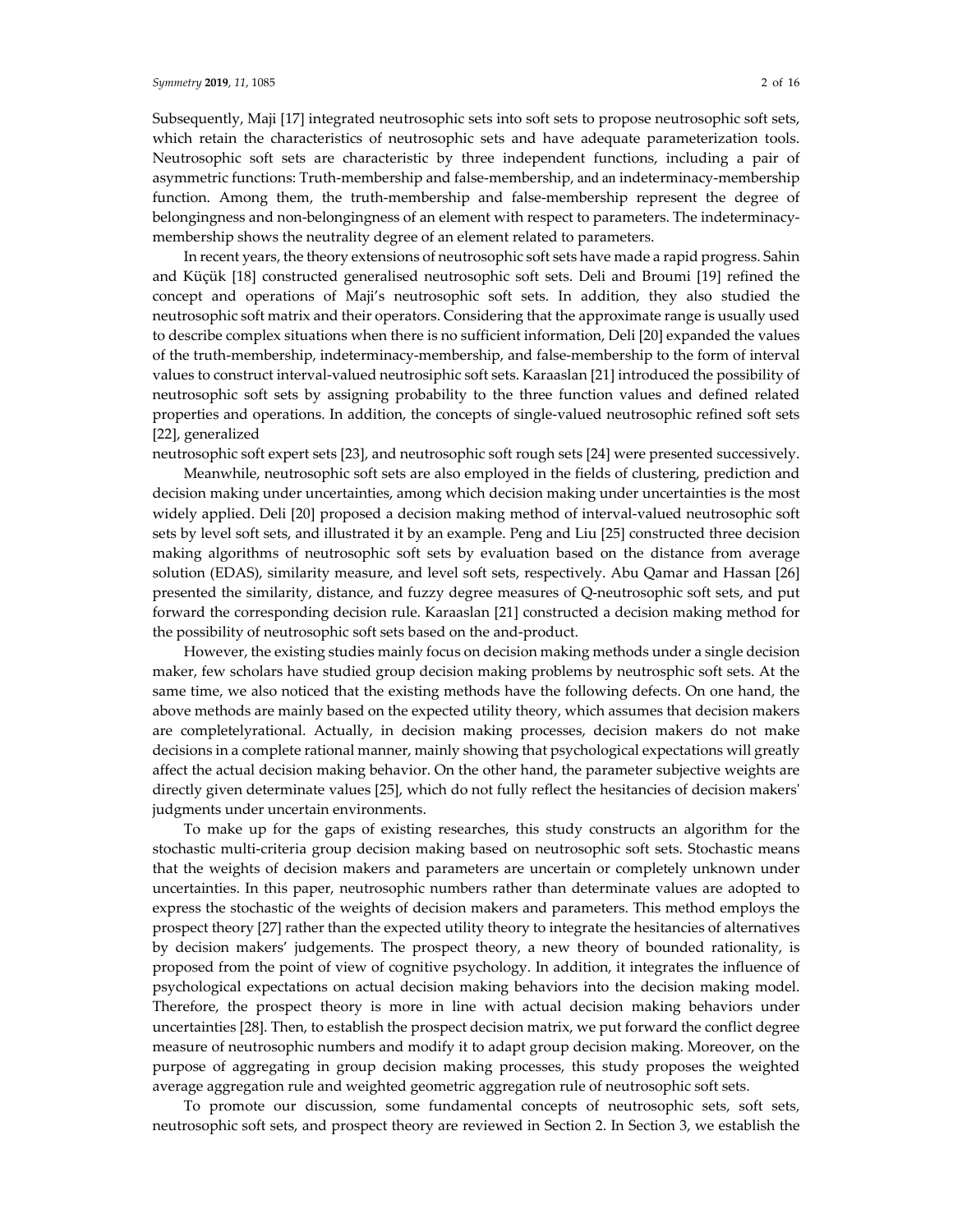measures of determinacy degree and conflict degree, and construct the weighted average aggregation rule and weighted geometric aggregation rule of a neutrosophic soft set. In Section 4, this paper presents an algorithm for neutrosophic soft sets in the stochastic multi-criteria group decision making based on the prospect theory. In Section 5, to demonstrate the feasibility and effectiveness of the proposed algorithm, we perform an illustrative example and a comparative analysis.

## **2. Preliminaries**

In this section, we briefly recall some basic concepts of neutrosophic sets, soft sets, neutrosophic soft sets, and prospect theory. More detailed conceptual basics can be found in references [16,4,17,27] (pp. 1-2).

## *2.1. Neutrosophic Soft Sets*

**Definition 1.** *[16] (p. 1) Let U be the initial universal set, a neutrosophic set*   $A = \{ \langle u : T_{A(u)}, I_{A(u)}, F_{A(u)} \rangle, u \in U \}$  consists of the truth-membership  $T_{A(u)}$ , the indeterminacy-membership *I*<sub> $A$ (*u*)</sub>, and false-membership  $F$ <sub> $A$ (*u*)</sub> of element  $u ∈ U$  to set *A*, where  $T$ ,*I*,*F* :  $U$  →[<sup>−</sup>0,1<sup>+</sup>[  $\cdot$  |  $\cdot$  |  $\cdot$  |  $\cdot$  |  $\cdot$  |  $\cdot$  |  $\cdot$  |  $\cdot$  |  $\cdot$  |  $\cdot$  |  $\cdot$  |  $\cdot$  |  $\cdot$  |  $\cdot$  |  $\cdot$  | *standard interval, and the left and right borders of it are imprecise. Between them,*  $(0 - 0) = {0 - x : x \in R^*$ , *x* is infinitesimal}, and  $(1^+) = {1 + x : x \in R^*}$ , *x* is infinitesimal}.

For convenience, we employ  $u = \langle T, I, F \rangle$  to represent the element *u* in the neutrosophic set *A*, and it can be called a neutrosophic number.

Considering that neutrosophic sets are proposed from the philosophical point of view, it is difficult to apply to practical problems, such as management and engineering problems. Then, Haibin et al. [29] developed single valued neutrosophic sets.

**Definition 2.** *[29] Let U be the universal set, a single valued neutrosophic set A over U can be defined as*   $A = \{ \langle u : T_{A(u)}, I_{A(u)}, F_{A(u)} \rangle, u \in U \}$ , where  $T, I, F: U \to [0,1]$ . Similarly, the values of  $T_{A(u)}, I_{A(u)}$  and  $F_{A(u)}$ *stand for the truth-membership, indeterminacy-membership, and false-membership of u to A , respectively.*

**Definition 3.** [30] Let  $u = T, I, F > be a$  neutrosophic number, then the score function, accuracy function *and certainty function are defined as follows, respectively.* 

$$
s(u) = \frac{2 + T - I - F}{3},
$$
\n(1)

$$
a(u) = T - F \tag{2}
$$

$$
c(u) = T \tag{3}
$$

The score function is an important index for evaluating neutrosophic numbers. For a neutrosophic number  $R = \langle T_r, I_r, F_r \rangle$ , the truth-membership  $T_r$  is positively correlated with the score function, and the indeterminacy-membership  $I_r$  and false-membership  $F_r$  are negatively correlated with the score function. In terms of the accuracy function, the greater the difference between the truth-membership  $T_r$  and false-membership  $F_r$  is, the more affirmative the statement is. Additionally, in regard to the certainty function, it positively depends on the truth-membership  $T_r$ .

On the basis of Definition 3, the comparison method between two neutrosophic numbers is represented as follows.

**Definition 4.** [30] Let  $u_1 \leq T_1, I_1, F_1 > u_2 \leq T_2, I_2, F_2 >$  be two neutrosophic numbers, the comparison *relationships between*  $u_1$  *and*  $u_2$  *are as follows:*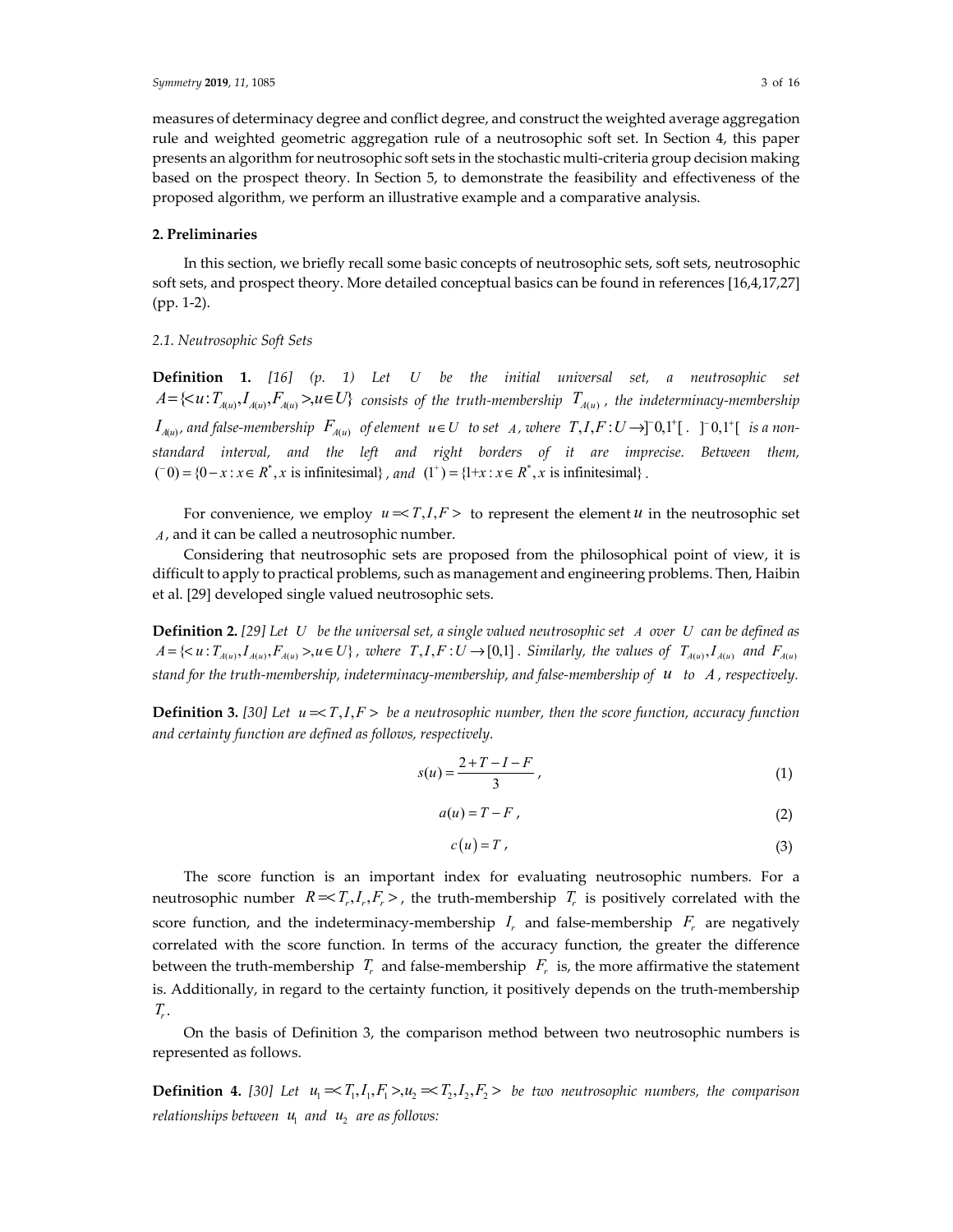- 1. If  $s(u_1) > s(u_2)$ ,  $u_1$  is superior to  $u_2$  and it can be denoted by  $u_1 \succ u_2$ ;
- 2. If  $s(u_1) = s(u_2)$ ,  $a(u_1) > a(u_2)$ ,  $u_1$  is superior to  $u_2$  and is denoted by  $u_1 > u_2$ ;
- 3. If  $s(u_1) = s(u_1)$ ,  $a(u_1) = a(u_1)$  and  $c(u_1) > c(u_2)$ ,  $u_1$  is superior to  $u_2$  and is denoted by  $u_1 \succ u_2$ ;
- *4.* If  $s(u_1) = s(u_2)$ ,  $a(u_1) = a(u_2)$  and  $c(u_1) = c(u_2)$ ,  $u_1$  is equal to  $u_2$ , denoted by  $u_1 \succ u_2$ .

**Example 1.** For two neutrosophic numbers  $u_1 = 0.8, 0.2, 0.4 >$  and  $u_2 = 0.7, 0.4, 0.1 >$ , we can obtain that  $s(u_1) = 2.2 / 3$ ,  $s(u_2) = 2.2 / 3$ ,  $a(u_1) = 1.2 / 3$ ,  $a(u_2) = 1.8 / 3$ ,  $c(u_1) = 2.4 / 3$  and  $c(u_2) = 2.1 / 3$  based on *Definition 3. Considering Definition 4, we can infer that*  $u_2$  *is superior to*  $u_1$ *, as denoted by*  $u_2 \succ u_1$ *.* 

**Definition 5.** [31] Let  $u_1 \ll T_1, I_1, F_1 > u_2 \ll T_2, I_2, F_2 >$  be two neutrosophic numbers, then the normalized *Hamming distance between*  $u_1$  *and*  $u_2$  *is defined as follows:* 

$$
D^{\triangle}(u_1, u_2) = \frac{(|T_1 - T_2| + |I_1 - I_2| + |F_1 - F_2|)}{3}.
$$
\n(4)

**Definition 6.** [4] (p. 1) Let U be the set of initial universe, E be the parameter set, and  $P(U)$  be the power *set of U. Then a pair*  $(F, E)$  *is called a soft set over U where F is a mapping given by*  $F : E \to P(U)$ .

**Remark 1.** *[32] On account of the single valued neutrosophic set is an instance of the neutrosophic set, it is natural to infer that a single valued neutrosophic soft set is an instance of the neutrosophic soft set. However, Maji only considers neutrosophic soft sets, which take value from the standard subset of* [0,1] *rather than*  $\lceil 0,1 \rceil$ , so the definition of the single valued neutrosophic soft set is exactly the same as the concept of the *neutrosophic soft set defined by Maji.* 

**Definition 7.** [17] (p. 1) Let U be the initial universal set, E be a set of parameters, and  $P(U)$  be the set *of all neutrosophic subsets of U. The collection*  $(F, E)$  *is regarded as a neutrosophic soft set over U, where F* refers to the mapping  $F : E \to P(U)$ .

**Example 2.** *Assume*  $U = {u_1, u_2, u_3}$  *is a set of three cars under consideration, and*  $E = \{e_i = \text{cheap}, e_j = \text{equipment}, e_i = \text{fuel consumption}\}$  *be the set of parameters for describing the three. In this case, we can define a function*  $F : E \to P(U)$  *as a neutrosophic soft set*  $(F, E)$ *, and it is represented as follows:* 

$$
(F, E) = \begin{cases} F(e_1) = \{ < u_1, 0.8, 0.4, 0.3 > \lt; u_2, 0.5, 0.7, 0.3 > \lt; u_3, 0.2, 0.5, 0.8 > \} \\ F(e_2) = \{ < u_1, 0.5, 0.7, 0.4 > \lt; u_2, 0.7, 0.3, 0.2 > \lt; u_3, 0.5, 0.8, 0.5 > \} \\ F(e_3) = \{ < u_1, 0.4, 0.6, 0.3 > \lt; u_2, 0.9, 0.3, 0.1 > \lt; u_3, 0.4, 0.7, 0.5 > \} \end{cases}
$$

## *2.2. Prospect Theory*

The prospect theory [27] (p. 2), proposed by Tversky and Kahneman, is a mainstream theory of behavioral science, and it studies human judgments or decision making behaviors under uncertain environments. The prospect theory mainly considers the value function and decision weight function. It implies three characteristics: Reference dependence, diminishing sensitivity and lose aversion. Reference dependence refers to the change of people's perception depending on the change of the relative value. Diminishing sensitivity means that utility decreases as income increases. Additionally, loss aversion signifies that people value losses more than gains.

The prospect theory states that decision makers choose the optimal alternative based on the prospect value, which is determined by the value function and decision weight function. The prospect value can be obtained as follows:

.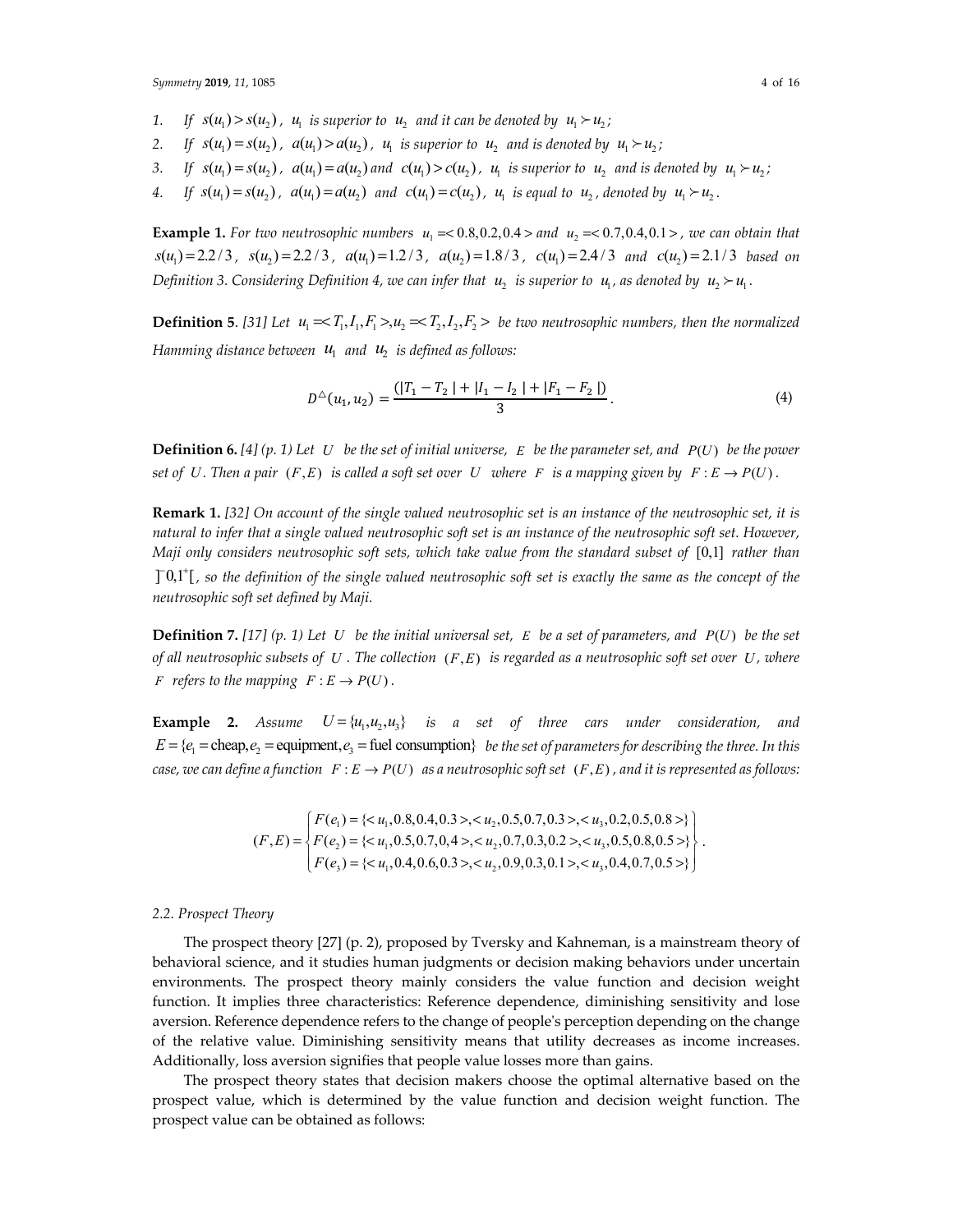$$
V = \sum v(x - r)\omega(p_t).
$$
 (5)

 $v(x - r)$  is the value function as defined follows:

$$
v(x-r) = \begin{cases} (x-r)^{\alpha}, & x \ge r \\ -\lambda(x-r)^{\beta}, & x < r' \end{cases}
$$
 (6)

where *x* is the evaluation value of an object, *r* is the reference point, then  $(x-r)$  represents losses or gains.  $x \ge r$  means gains, and the value function is concave;  $x \le r$  means losses, and the value function is convex. So  $\alpha$ ,  $\beta$  stand for the concave degree and convexity degree of the value function, respectively.  $\lambda$  is the risk aversion coefficient, and  $\lambda > 1$  indicates that decision makers value risk more. By experimental verification, Tversky and Kahneman took the value of parameters as follows:  $\alpha = \beta = 0.88, \lambda = 2.25$ .

 $\omega(p_t)$  is the decision weight function as defined follows:

$$
\omega(p_t) = \frac{p_t^{\gamma}}{((p_t^{\gamma}) + ((1 - p_t)^{\gamma}))^{\frac{1}{\gamma}}},
$$
\n(7)

where  $p_i$  is the objective possibility, and Tversky and Kahneman took the value of parameter  $\gamma$  as 0.61.

# **3. The Measures of Determinacy Degree and Conflict Degree and Neutrosophic Soft Set Aggregation Rules**

In this section, we initiate the determinacy degree measure and conflict degree measure of neutrosophic numbers, and then develop two kinds of aggregation rules of a neutrosophic soft set.

#### *3.1. The Measures of Determinacy Degree and Conflict Degree*

This paper employs the Hamming distance of information theory, which is a well-known measure designed to provide insights into the similarity of information [33,34] and has been widely employed in distance measures [26,35], to measure the determinacy degree and conflict degree. Before this, we present the concept of a minimum conflict neutrosophic number and maximum conflict neutrosophic number.

**Definition 8.** Let *Minc* = <1,0,0 > *be the minimum conflict neutrosophic number, which means that the belongingness degree of an object is 1, and the non-belongingness degree and the neutrality degree of an object be zero, respectively. That is, the conflict degree of information is the smallest.* 

*Additionally, let Maxc*= 0.5,1,0.5 < > *be the maximum conflict neutrosophic number. That is, the neutrosophic number, whose neutrality degree is one, and the belongingness degree and non-belongingness degree is 0.5. In order words, the conflict degree of information is the greatest.* 

**Definition 9.** Let  $u = T, I, F > be a$  neutrosophic number, the determinacy degree of  $u$  based on Equation *(4) can be defined as follows:* 

$$
d^{\Delta}(u) = \frac{(|T - 1| + I + F)}{3},
$$
\n(8)

*which measures the normalized Hamming distance between u and the minimum conflict neutrosophic number.* 

*Similarly, the conflict degree of u is determined by the normalized Hamming distance between <sup>u</sup> and the maximum conflict neutrosophic number, and defined as follows:*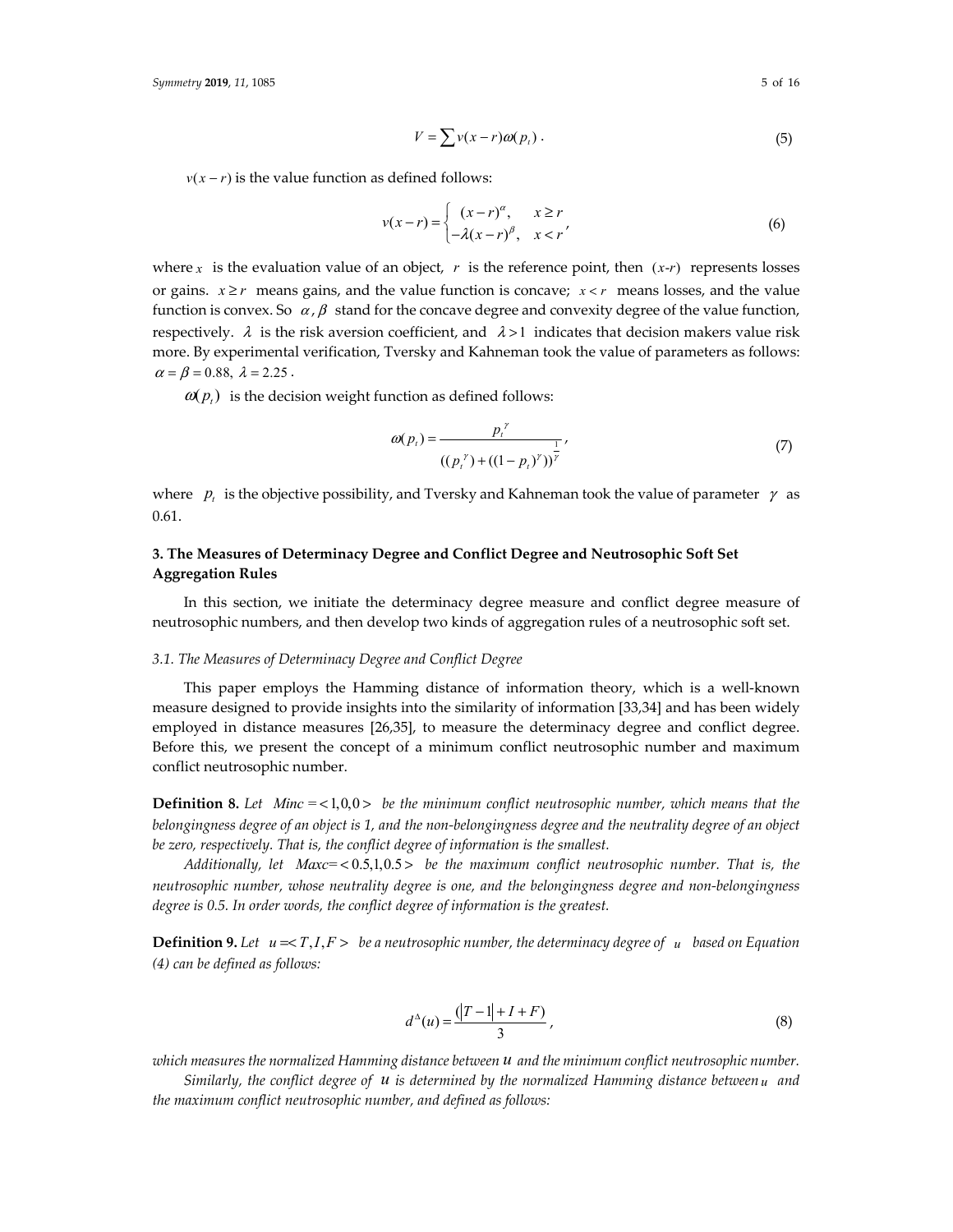$$
c^{\Delta}(u) = \frac{(|T - 0.5| + |I - 1| + |F - 0.5|)}{3}
$$
\n(9)

**Example 3.** *Considering Example 1, the determinacy degree and conflict degree of* 1*u can be computed as follows:*  $d^{4}(u_1) = 0.8 / 3$ ,  $c^{4}(u_1) = 1.2 / 3$ .

#### *3.2. Aggregation Rules of a Neutrosophic Soft Set*

In this subsection, we define two kinds of aggregation rules of a neutrosophic soft set, namely the weighted average aggregation rule and weighted geometric aggregation rule.

**Definition 10.** *Weighted average aggregation rule. Let U be the initial universal set, E be the set of parameters,*  $(F, E)$  *be a neutrosophic soft set over U*, as represented by  $F(e_i)(x_i) = \langle F_T(e_i)(x_i), F_T(e_i)(x_i), F_F(e_i)(x_i) \rangle$  (*i* = 1,2,...,*m*; *j* = 1,2,...,*n*). Then, the weighted average  $a$ ggregation rule of  $(F, E)$  can be denoted by  $(F, E)^{\Gamma} = \{F^{\Gamma}(x_1), F^{\Gamma}(x_2), ..., F^{\Gamma}(x_m)\}$ , and defined as

$$
F^{\Gamma}(x_i) = \prod_{j=1}^{n} F(e_j)(x_i) \omega_j = \langle 1 - \prod_{j=1}^{n} (1 - F_{T}(e_j)(x_i)) \omega_j, \prod_{j=1}^{n} (F_{T}(e_j)(x_j)) \omega_j, \prod_{j=1}^{n} (F_{T}(e_j)(x_j)) \omega_j
$$
(10)

*where the vector*  $\omega$   $=$  { $\alpha$ <sub>}</sub>, $\alpha$ <sub>2</sub>,..., $\alpha$ <sub>n</sub>} stands for the weights of parameters, and  $\sum_{j=1}^{n}$  $\sum_{i=1}^{n} \omega_i = 1$  $\sum_{j=1}^{\mathbf{w}_j}$ ω  $\sum_{j=1}^{\infty} \omega_j = 1$ .

*Based on Definition 10, the weighted geometric aggregation rule of a neutrosophic soft set is constructed.*

**Definition 11.** Weighted geometric aggregation rule. Considering the neutrosophic soft set (F,E) in *Definition 10, we define the weighted geometric aggregation rule as*  $(F, E)^{\Theta} = {F^{\Theta}(x_1), F^{\Theta}(x_2), ..., F^{\Theta}(x_m)}$ , *and* 

$$
F^{\Theta}(x_i) = \prod_{j=1}^n (F(e_j)(x_i))^{\omega_j} \approx \prod_{j=1}^n (F_T(e_j)(x_i))^{\omega_j}, 1 - \prod_{j=1}^n (1 - (F_T(e_j)(x_i)))^{\omega_j}, 1 - \prod_{j=1}^n (1 - (F_F(e_j)(x_i)))^{\omega_j} > (11)
$$

*where the vector*  $\omega$  = { $\alpha$ <sub>}</sub>, $\alpha$ <sub>2</sub>,..., $\alpha$ <sub>n</sub>} stands for the weights of parameters, and  $\sum_{j=1}^n\alpha_j$  $\sum_{i=1}^{n} \omega_i = 1$  $\sum_{j=1}^{\mathbf{w}}$ ω  $\sum_{j=1}^{\infty} \omega_j = 1$ .

**Example 4.** *Consider Example 2. Assume that the weight vector of parameters is*  $\omega = \{0.4, 0.2, 0.3\}$ *, then we can obtain the results of the weighted average aggregation and weighted geometric aggregation as follows, respectively.* 

$$
(F, E)^{\Gamma} = \{ \langle u_1, 0.6077, 0.5537, 0.3584 \rangle, \langle u_2, 0.7015, 0.4749, 0.2244 \rangle, \langle u_3, 0.3169, 0.6512, 0.6467 \rangle \}
$$
  

$$
(F, E)^{\Theta} = \{ \langle u_1, 0.6049, 0.9905, 0.9987 \rangle, \langle u_2, 0.6837, 0.9973, 0.9998 \rangle, \langle u_3, 0.3474, 0.9798, 0.9885 \rangle \}
$$

# **4. Algorithm for Neutrosophic Soft Sets in Stochastic Multi-criteria Group Decision Making Based on Prospect Theory**

## *4.1. Problem Description*

In this section, we give a concise description of a stochastic multi-criteria group decision making problem under neutrosophic soft sets. Let  $U = \{x_1, x_2, ..., x_m\}$  be a set of *m* alternatives,  $E = \{e_1, e_2, \dots, e_n\}$  be a set of *n* parameters and  $DM = \{Z_1, Z_2, \dots, Z_n\}$  be a set of *p* decision makers. Assume that  $\omega^{(t)} = \langle \omega^{(t)}_T, \omega^{(t)}_T, \omega^{(t)}_F \rangle$  ( $t = 1,2,...,p$ ) is the neutrosophic weight of decision maker  $Z_t$ ,  $\delta_j^{(i)} = \delta_j^{(i)}, \delta_j^{(i)}, \delta_j^{(i)}$  is the neutrosophic subjective weight assigned for parameter  $e_j$  by decision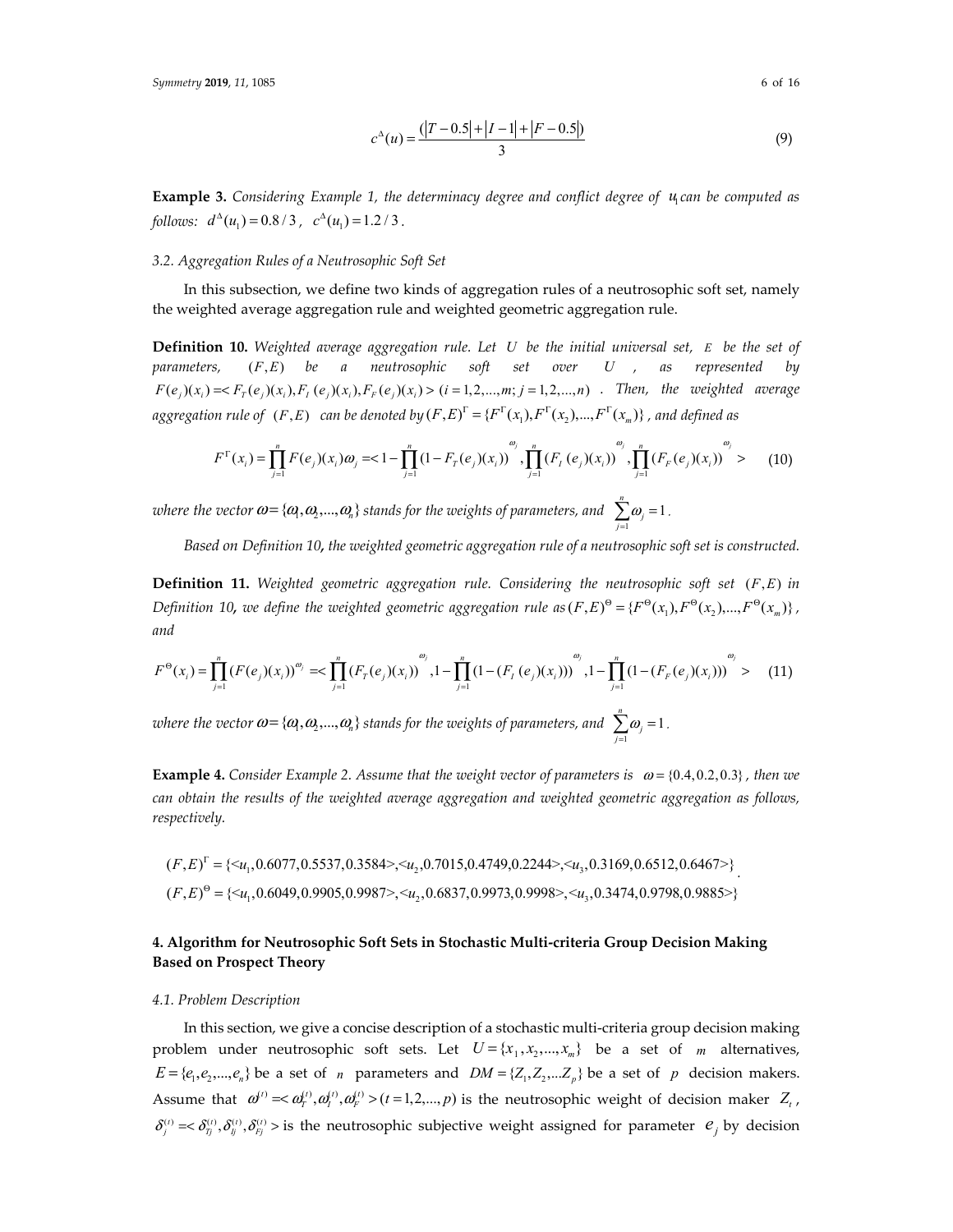maker  $Z_t$ , and the evaluation value of alternative  $x_i$  related to parameter  $e_i$  by decision maker  $Z_t$ is expressed as  $F^{(i)}(e_i)(x_i) = \langle F^{(i)}_T(e_i)(x_i), F^{(i)}_T(e_i)(x_i), F^{(i)}_F(e_i)(x_i) \rangle$ . Given *p* neutrosophic soft sets  $(F^{(t)}, E)$  ( $t = 1, 2, ..., p$ ) of alternatives evaluated by decision makers, and the tabular representation of  $(F^{(t)}, E)$   $(t = 1, 2, ..., p)$  is shown in Table 1.

## *4.2. Determining the Determinacy Degree of Decision Makers*

In stochastic multi-criteria group decision making problems, the weights of decision makers are stochastic and indeterminate. Therefore, how to obtain the weights as determinate values has become an important research topic. In this paper, we express the weights of decision makers as a neutrosophic number, and then compute the determinacy degree of decision makers to replace traditional weights.

Considering Definition 9, let  $\omega_i \ll \omega_i^T$ ,  $\omega_i^T$ ,  $\omega_i^F > (t = 1, 2, ..., p)$  be the neutrosophic weight of decision maker  $Z_t$ , then the determinacy degree of  $Z_t$  can be computed as follows by Equation (8):

$$
d^{\Delta}(t) = \frac{1 - \frac{1}{3}(|\omega_i^T - 1| + \omega_i^T + \omega_i^F)}{\sum_{t=1}^p 1 - \frac{1}{3}(|\omega_i^T - 1| + \omega_i^T + \omega_i^F)}
$$
 (12)

## *4.3. Calculating the Comprehensive Weights of Parameters*

| $(F^{(1)}, E)$             |                     |                     |           |                            |  |  |  |
|----------------------------|---------------------|---------------------|-----------|----------------------------|--|--|--|
|                            | $e_1$               | e,                  |           | $e_n$                      |  |  |  |
| $x_{\scriptscriptstyle 1}$ | $F^{(1)}(e_1)(x_1)$ | $F^{(1)}(e_2)(x_1)$ |           | $F^{(1)}(e_n)(x_1)$        |  |  |  |
| x,                         | $F^{(1)}(e_1)(x_2)$ | $F^{(1)}(e_2)(x_2)$ |           | $F^{(1)}(e_n)(x_2)$        |  |  |  |
|                            |                     |                     | ٠.        |                            |  |  |  |
| $x_{m}$                    | $F^{(1)}(e_1)(x_m)$ | $F^{(1)}(e_2)(x_m)$ |           | $F^{(1)}(e_n)(x_m)$        |  |  |  |
| $(F^{(2)}, E)$             |                     |                     |           |                            |  |  |  |
|                            | $e_1$               | e,                  |           | $e_n$                      |  |  |  |
| $x_1$                      | $F^{(2)}(e_1)(x_1)$ | $F^{(2)}(e_2)(x_1)$ |           | $F^{(2)}(e_n)(x_1)$        |  |  |  |
| $x_2$                      | $F^{(2)}(e_1)(x_2)$ | $F^{(2)}(e_2)(x_2)$ |           | $F^{(2)}(e_n)(x_2)$        |  |  |  |
|                            |                     |                     | $\bullet$ |                            |  |  |  |
| $x_{m}$                    | $F^{(2)}(e_1)(x_m)$ | $F^{(2)}(e_2)(x_m)$ |           | $F^{(2)}(e_n)(x_m)$        |  |  |  |
|                            |                     |                     |           |                            |  |  |  |
| (F <sup>(p)</sup> , E)     |                     |                     |           |                            |  |  |  |
|                            | $e_1$               | e,                  |           | $e_{\scriptscriptstyle n}$ |  |  |  |
| $x_{\scriptscriptstyle 1}$ | $F^{(p)}(e_1)(x_1)$ | $F^{(p)}(e_2)(x_1)$ |           | $F^{(p)}(e_n)(x_1)$        |  |  |  |
| $x_{2}$                    | $F^{(p)}(e_1)(x_2)$ | $F^{(p)}(e_2)(x_2)$ |           | $F^{(p)}(e_n)(x_2)$        |  |  |  |
|                            |                     |                     | ۰.,       |                            |  |  |  |
| $x_{\scriptscriptstyle m}$ | $F^{(p)}(e_1)(x_m)$ | $F^{(p)}(e_2)(x_m)$ |           | $F^{(p)}(e_n)(x_m)$        |  |  |  |

**Table 1.** Tabular representation of neutrosophic soft sets  $(F^{(t)}, E)$  of alternatives.

In this paper, the parameter weights are determined by combining subjective weights with objective weights. Among them, subjective weights are obtained by aggregating neutrosophic subjective weights provided by decision makers, which is more accurate than the way directly given by determinate values [25] (p. 2). The objective weights are calculated by the information entropy method [35]. Then, the principle of minimum information entropy [36] is employed to obtain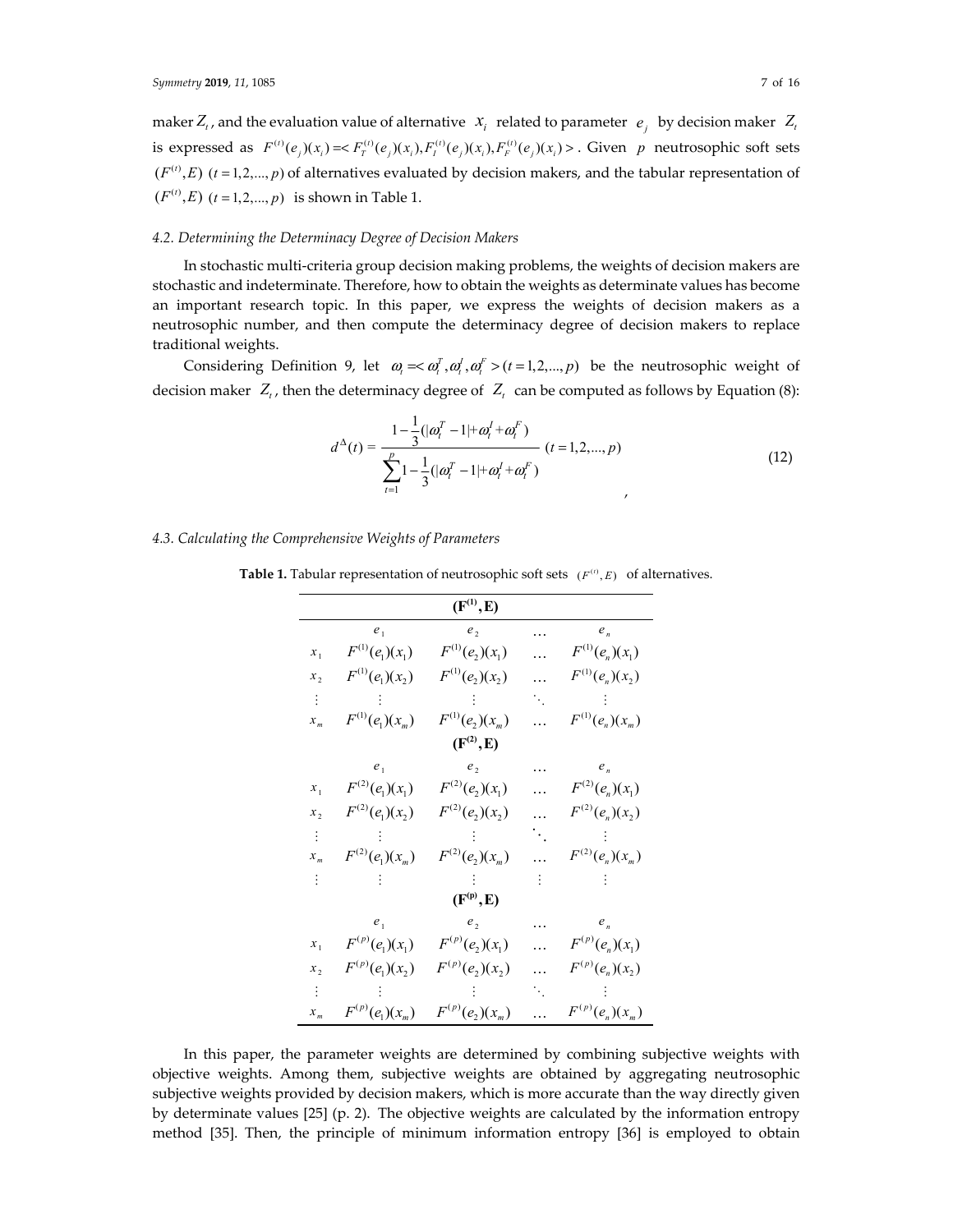comprehensive weights of parameters by integrating subjective weights and objective weights. The system framework is presented in Figure 1**.**



**Figure 1.** The system framework of the computing comprehensive weights of parameters.

#### 4.3.1. Computing the Subjective Weights

Under the stochastic environment, the judgements of decision makers are full of hesitancies. Considering this situation, instead of giving determinate values, this paper firstly aggregates neutrosophic subjective weights of parameters to obtain subjective weights in the form of neutrosophic numbers. Based on this, subjective weights are computed by the score function as Equation (1).

Assume parameter set  $E = \{e_1, e_2, ..., e_j\}$  is the initial universal set, the set of decision makers  $Z = \{z_1, z_2, ..., z_t\}$  is the parameter set, and *P(Z)* is the set of all neutrosophic subsets of *E*. The neutrosophic soft set  $(F,Z)$  over  $E$  can be integrated by the weighted geometric aggregation rule as  $(F,Z)^{\Theta} = \{ F^{\Theta}(e_1), F^{\Theta}(e_2), ..., F^{\Theta}(e_m) \}$ , and

$$
F^{\Theta}(e_j) = \prod_{i=1}^p \delta_j^{(t)} = \sum_{i=1}^p \delta_{ij}^{(t)}, 1 - \prod_{i=1}^p (1 - \delta_{ij}^{(t)})^{\sum_{i=1}^p (1 - \delta_{ij}^{(t)})} = \sum_{i=1}^p (1 - \delta_{ij}^{(t)})^{\sum_{i=1}^p (1 - \delta_{ij}^{(t)})} > (13)
$$

where  $\delta_j^{(t)} = \delta_j^{(t)}, \delta_j^{(t)}, \delta_j^{(t)} > (j=1,2,...,n)$  is the neutrosophic subjective weight assigned for parameter  $e_i$  by  $Z_i$ , and  $\Psi_t$  is the determinacy degree of  $Z_i$ .

Then, the subjective weights can be computed by the score function as shown below:

$$
SW_j = \frac{2 + \prod_{t=1}^p \delta_{T_j}^{(t)}}{3} - (1 - \prod_{t=1}^p (1 - \delta_{T_j}^{(t)})^{W_t} - (1 - \prod_{t=1}^p (1 - \delta_{T_j}^{(t)})^{W_t})}{3}.
$$
(14)

#### 4.3.2. Obtaining the Objective Weights: Information Entropy Method

Considering that the computation of objective weights is not the focus of this paper, we obtain objective weights by the information entropy method. The information entropy is used to measure the uncertainty of events. The greater the information entropy is, the greater the uncertainty degree. That is, the smaller the amount of information it carries, the smaller the weight is. Note that the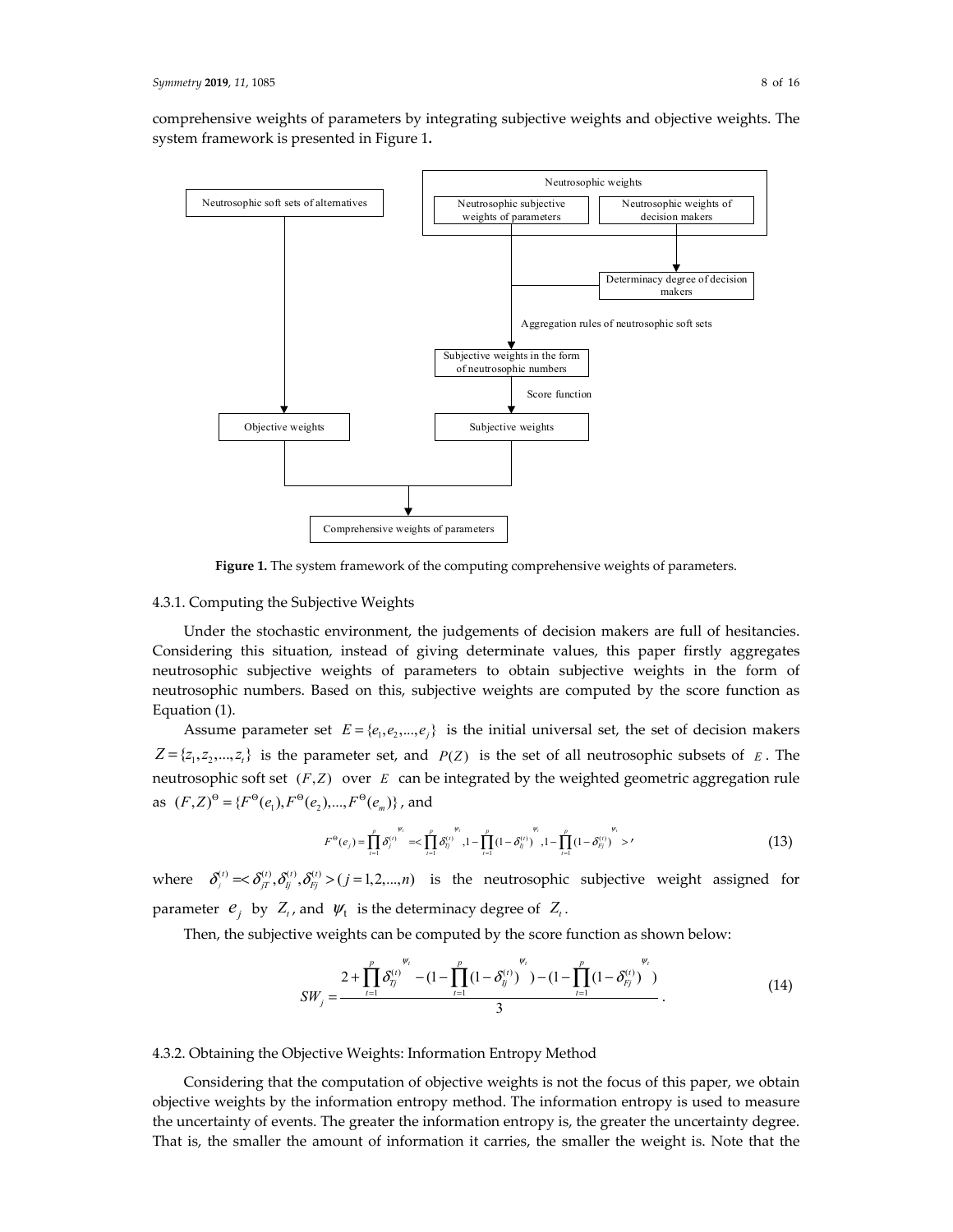uncertainty of neutrosophic numbers consists of two factors, one is the truth-membership and falsemembership, and the other is the indeterminacy-membership.

Based on the information entropy method, we can obtain that the information entropy of parameter  $e_i$  given by decision maker  $Z_t$  is defined as:

$$
E_j^t = 1 - \frac{1}{m} \sum_{i=1}^m \left( F_T^{(t)}(e_j)(x_i) + F_F^{(t)}(e_j)(x_i) \right) |F_I^{(t)}(e_j)(x_i) - F_I^{(t)}(e_j)(x_i)| (j=1,2,...,n).
$$
 (15)

Then, the comprehensive information entropy of parameter  $e_i$  is defined as follows:

$$
E_j = \sum_{i=1}^{p} \varphi_i E_j^t \ (j = 1, 2, ..., n)
$$
 (16)

where  $\varphi_t$  is the determinacy degree of decision maker  $Z_t$  computed by Equation (8).

So, the objective weights are obtained as:

$$
OW_j = \frac{1 - E_j}{\sum_{j=1}^{n} 1 - E_j} \quad (j = 1, 2, ..., n) \tag{17}
$$

## 4.3.3. Calculating the Comprehensive Weights

Based on the principle of the minimum information entropy, the comprehensive weight of parameter  $\sigma_i$  can be calculated as follows:

$$
\varpi_{j} = \frac{\sqrt{OW_{j} \cdot SW_{j}}}{\sum_{j=1}^{n} \sqrt{OW_{j} \cdot SW_{j}}}
$$
\n(18)

where  $SW_j$  and  $OW_j$  represent the subjective weight and objective weight of parameter  $e_i$ , respectively.

#### *4.4. Computing the Comprehensive Prospect Values*

The comprehensive prospect values of alternatives are determined by the prospect decision matrix and the comprehensive weights of parameters. Next, we expound how to generate the prospect decision matrix and obtain comprehensive values of alternatives, respectively.

#### 4.4.1. Constructing the Prospect Decision Matrix

The core of constructing the prospect decision matrix is to compute the value function and decision weight function. In terms of the value function, we need to analyze the distance between the reference point and the actual value. This paper regards the maximum conflict neutrosophic number as the reference point, then the distance can be treated as the conflict degree of the actual value. Additionally, actual values refer to the alternative evaluation values with respect to the parameters. As for the decision weight function, the objective possibility is seen as the determinacy degree of the decision makers. The system framework of constructing the prospect decision matrix is shown in Figure 2**.**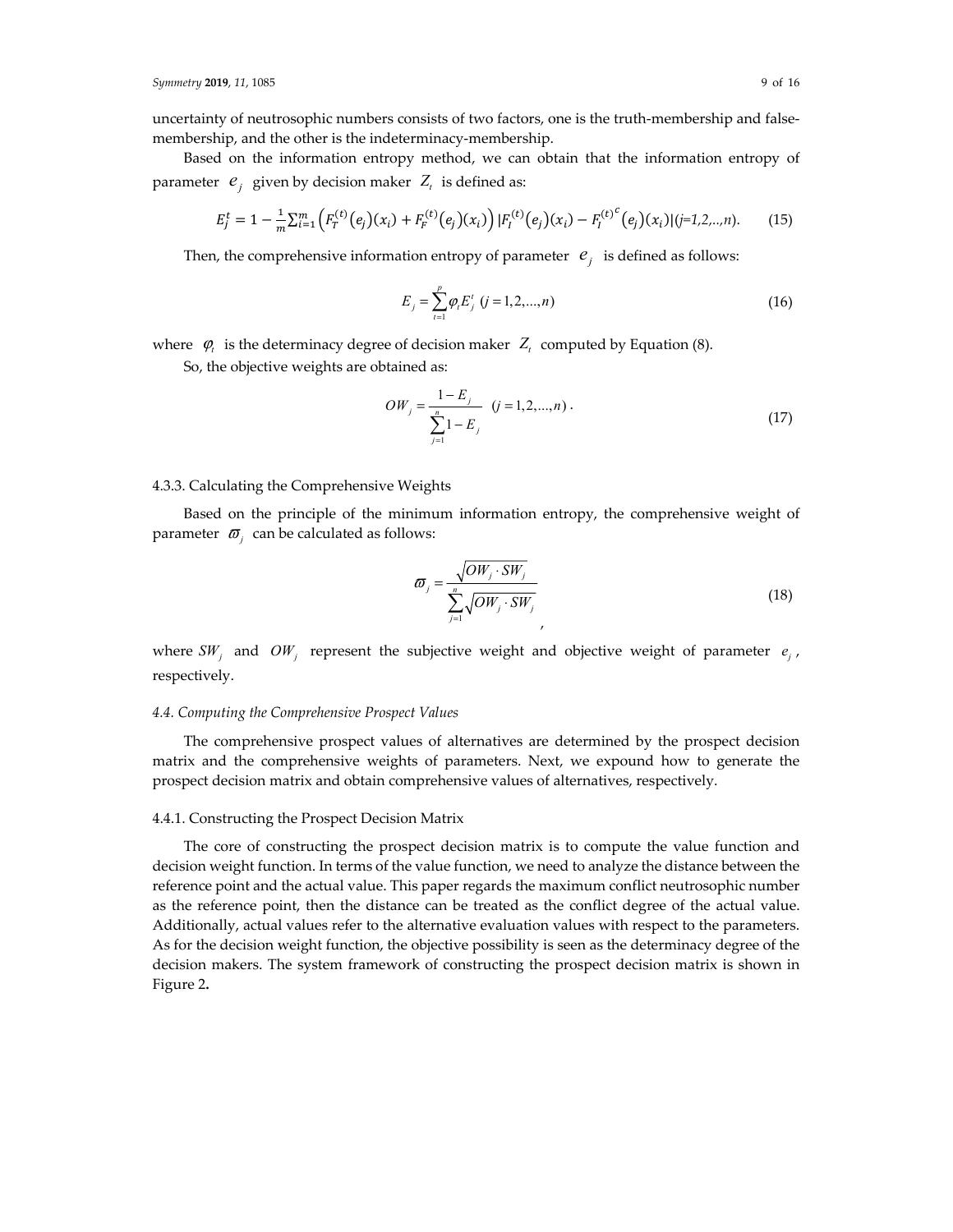

**Figure 2.** The system framework of constructing the prospect decision matrix.

We assume that the neutrosophic soft sets of alternatives and neutrosophic subjective weights of parameters are both provided by decision makers. So, the conflict degree of the alternative evaluation values with respect to the parameters should take the neutrosophic subjective weights of parameters into account. Based on the conflict degree measure given by Definition 9, we develop a modified conflict degree measure by introducing the neutrosophic subjective weights of parameters.

Assume  $F(e_i)(x_i) = \langle F_r(e_i)(x_i), F_t(e_i)(x_i), F_r(e_i)(x_i) \rangle$  is a neutrosophic number, which represents the value of alternative  $x_i$  related to parameter  $e_i$ , and  $\alpha_i = \alpha_{i}, \alpha_{i}, \alpha_{i}, \alpha_{i} >$  is the neutrosophic subjective weight of parameter  $e_i$ . Considering the sum of  $\alpha_{iT}$ ,  $\alpha_{iT}$  and  $\alpha_{iF}$  may not be one, this paper normalizes them to be more consistent with the reality. Therefore, the measure of the modified conflict degree of  $F(e_i)(x_i)$  is defined as follows:

$$
mc^{\Delta}(F(e_j)(x_i)) = \frac{\alpha_{jT} \cdot |F_T(e_j)(x_i) - 0.5|}{\alpha_{jT} + \alpha_{jT} + \alpha_{jF}} + \frac{\alpha_{jT} \cdot |F_T(e_j)(x_i) - 1|}{\alpha_{jT} + \alpha_{jT} + \alpha_{jF}} + \frac{\alpha_{jF} \cdot |F_F(e_j)(x_i) - 0.5|}{\alpha_{jT} + \alpha_{jT} + \alpha_{jF}}.
$$
(19)

Subsequently, calculate the prospect value of each alternative with respect to the parameters as follows:

$$
V_{ij} = \sum_{i=1}^{p} w(z_i) v(F^{(i)}(e_j)(x_i) - x_0), \qquad (10)
$$

Where

$$
v(F^{(i)}(e_j)(x_i) - x_0) = \begin{cases} (mc^{\Delta}(F^{(i)}(e_j)(x_i), x_0))^{0.88}, & F^{(i)}(e_j)(x_i) \ge x_0 \\ -2.25(mc^{\Delta}(F^{(i)}(e_j)(x_i), x_0))^{0.88}, & F^{(i)}(e_j)(x_i) < x_0 \end{cases}
$$
(11)

$$
\omega(Z_t) = \frac{(\psi_t)^{0.61}}{((\psi_t)^{0.61} + (1 - \psi_t)^{0.61})^{\frac{1}{0.61}}}.
$$
\n(12)

Then, we can obtain the prospect decision matrix.

4.4.2. Computing the Comprehensive Prospect Values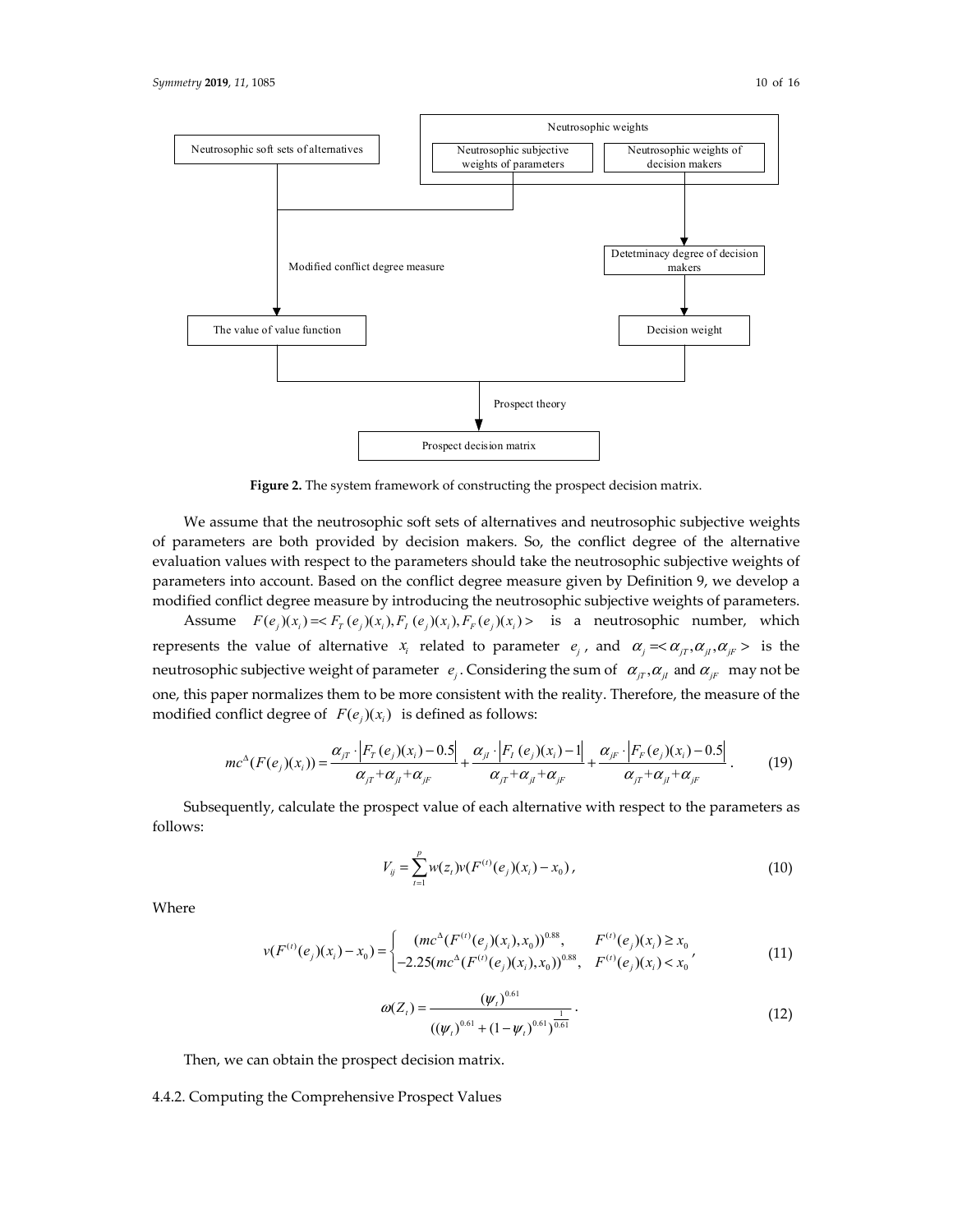$$
V_i = \sum_{j=1}^n \overline{\omega}_j V_{ij} \tag{13}
$$

The system framework of computing the comprehensive prospect values is shown in Figure 3.



**Figure 3.** The system framework of computing the comprehensive prospect values of alternatives.

# *4.5. Algorithm for Neutrosophic Soft Sets in Stochastic Multi-criteria Group Decision Making Based on Prospect Theory*

In this section, a novel algorithm for neutrosophic soft sets in stochastic multi-criteria group decision making based on the prospect theory is proposed. The detailed operation steps of algorithm 1 are presented below.

**Algorithm 1:** Neutrosophic soft sets in stochastic multi-criteria group decision making based on the prospect theory

Step 1: Input a neutrosophic set, which represents neutrosophic weights of decision makers and two neutrosophic soft sets, including alternatives description as shown in Table 1 and neutrosophic subjective weights of parameters evaluated by decision makers.

Step 2: Normalize the neutrosophic soft sets of alternatives as follows:

$$
(\hat{F}^{(t)}, E) = \begin{cases} (F_T^{(t)}(e_j)(x_i), F_T^{(t)}(e_j)(x_i), F_F^{(t)}(e_j)(x_i)), & e_j \text{ is a benefit parameter} \\ (F_F^{(t)}(e_j)(x_i), 1 - F_T^{(t)}(e_j)(x_i), F_T^{(t)}(e_j)(x_i)), & e_j \text{ is a cost parameter} \end{cases}
$$
(24)

Step 3: Compute the determinacy degree vector  $\psi_t = (\psi_1, \psi_2, ..., \psi_p)$  of decision makers by Equation (8);

Step 4: Construct the prospect decision matrix based on Equation (20).

Step 5: Obtain the comprehensive weight vector  $\mathbf{\sigma}_i = (\mathbf{\sigma}_i, \mathbf{\sigma}_2, ..., \mathbf{\sigma}_n)$  by Equation (18);

Step 6: Calculate the comprehensive prospect value  $V_i$  for each alternative through Equation (23).

Step 7: Make a decision by ranking alternatives based on comprehensive prospect values.

## **5. An Application of the Proposed Algorithm**

In order to verify the feasibility of the proposed algorithm, we discuss the investment decision of a finance institution. Meanwhile, the existing five methods [17,25,37] (pp. 1-2) are employed for a comparative analysis to prove the feasibility and superiority of the proposed algorithm.

## *5.1. Example Analysis*

Credit scoring can help financial institutions reduce financial risks and non-performing loans. Generally, financial institutions assess the credit score of borrowers based on basic information, such as age, profession, education, income, capital gains, residence and borrowing frequency. Recently, a financial institution wants to invest an amount of money in borrowers. The institution initially selects five borrowers as candidates. In addition, the institution makes a decision by analyzing the following four parameters: Highly educated, higher borrowing frequency, higher income and higher capital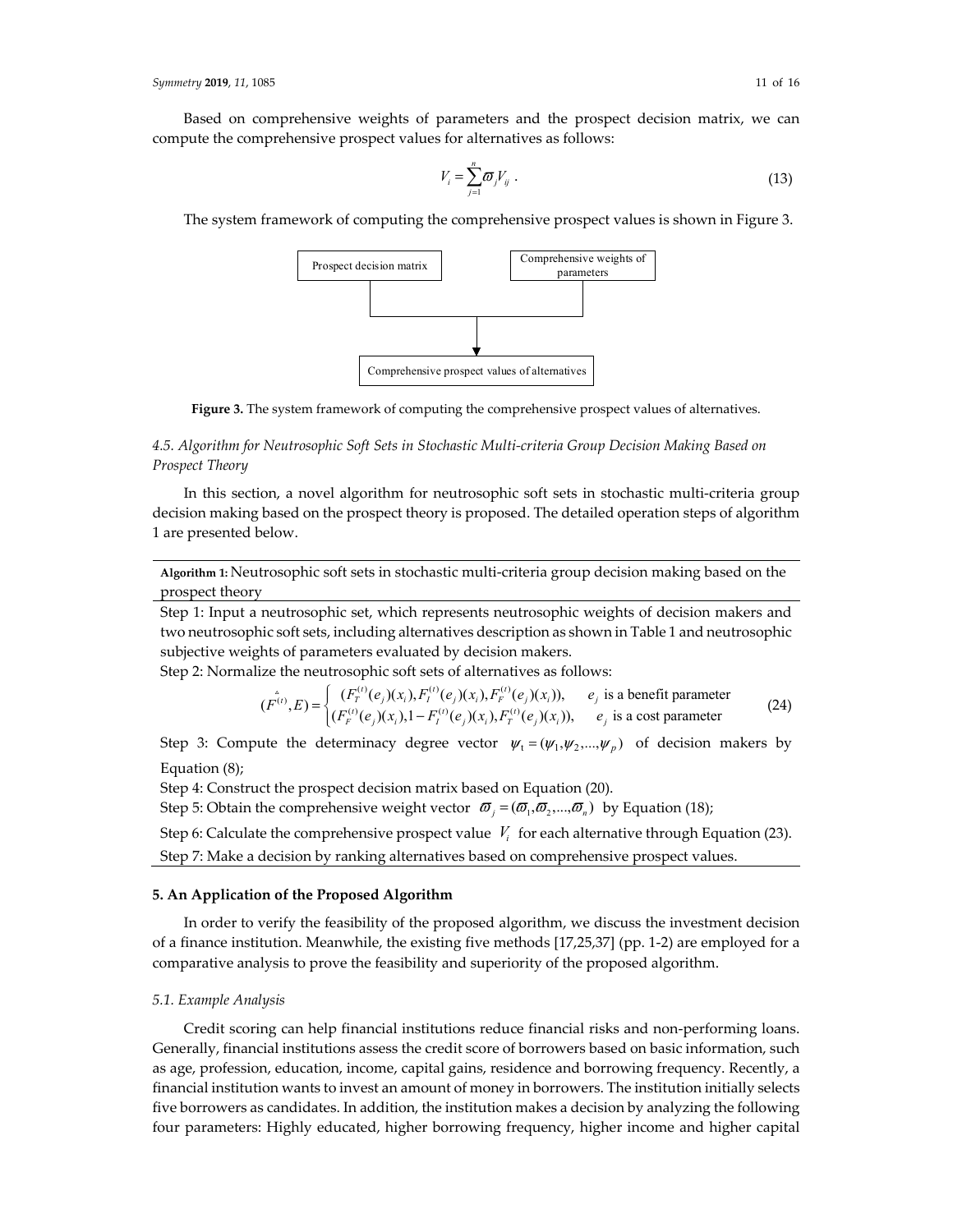gains. Subsequently, the institution assembles a team composed of three decision makers to make the investment decision. Suppose that  $U = {u_1, u_2, u_3, u_4, u_5}$  is the set of candidates,  $E = {e_1, e_2, e_3, e_4}$  is the parameter set, and  $DM = \{Z_1, Z_2, Z_3\}$  is the set of decision makers. Let the neutrosophic soft sets  $(F^{(t)}, E)$  ( $t = 1,2,3$ ) be the alternative evaluation values with respect to the parameters given by decision makers as follows.

$$
(F^{(1)},E) = \begin{cases} F^{(1)}(e_1) = \{ \langle \frac{u_1}{0.60, 0.35, 0.80}, \rangle, \langle \frac{u_2}{0.70, 0.50, 0.60}, \rangle, \langle \frac{u_3}{0.80, 0.40, 0.70}, \rangle, \langle \frac{u_4}{0.65, 0.50, 0.50}, \rangle, \langle \frac{u_5}{0.75, 0.30, 0.60}, \rangle \} \end{cases}
$$
  
\n
$$
(F^{(1)},E) = \begin{cases} F^{(1)}(e_1) = \{ \langle \frac{u_1}{0.50, 0.80, 0.20}, \rangle, \langle \frac{u_2}{0.70, 0.30, 0.70}, \rangle, \langle \frac{u_3}{0.70, 0.35, 0.80}, \rangle, \langle \frac{u_4}{0.70, 0.35, 0.80}, \rangle, \langle \frac{u_5}{0.80, 0.03, 0.70}, \rangle, \langle \frac{u_5}{0.80, 0.20, 0.55}, \rangle \end{cases}
$$
  
\n
$$
F^{(1)}(e_4) = \{ \langle \frac{u_1}{0.60, 0.50, 0.80}, \rangle, \langle \frac{u_2}{0.70, 0.50, 0.20}, \rangle, \langle \frac{u_3}{0.80, 0.60, 0.35}, \rangle, \langle \frac{u_4}{0.70, 0.40, 0.70}, \rangle, \langle \frac{u_4}{0.85, 0.30, 0.60}, \rangle \} \end{cases}
$$
  
\n
$$
(F^{(2)},E) = \begin{cases} F^{(1)}(e_1) = \{ \langle \frac{u_1}{0.50, 0.80, 0.60}, \rangle, \langle \frac{u_2}{0.40, 0.70, 0.30}, \rangle, \langle \frac{u_3}{0.80, 0.40, 0.70}, \rangle, \langle \frac{u_4}{0.60, 0.35, 0.80}, \rangle, \langle \frac{u_4}{0.60, 0.35, 0.80}, \rangle, \langle \frac{u_4}{0
$$

The neutrisophic set *D* represents the neutrosophic weights of decision makers, and the neutrisophic soft set  $(F, Z)$  stands for neutrosophic subjective weights of parameters. They are valued as follows:

$$
D = \{, , \}
$$

$$
(F,Z) = \begin{cases} F(Z_1) = \{ < \frac{e_1}{0.40, 0.60, 0.50} > \, < \frac{e_2}{0.35, 0.70, 0.60} > \, < \frac{e_3}{0.40, 0.60, 0.55} > \, < \frac{e_4}{0.40, 0.60, 0.75} > \} \\ F(Z_2) = \{ < \frac{e_1}{0.70, 0.45, 0.30} > \, < \frac{e_2}{0.50, 0.80, 0.60} > \, < \frac{e_3}{0.70, 0.55, 0.40} > \, < \frac{e_4}{0.70, 0.40, 0.65} > \} \\ F(Z_3) = \{ < \frac{e_1}{0.65, 0.70, 0.40} > \, < \frac{e_2}{0.60, 0.35, 0.75} > \, < \frac{e_3}{0.40, 0.65, 0.70} > \, < \frac{e_4}{0.35, 0.60, 0.50} > \} \end{cases}
$$

Step 1: Input the neutrosophic soft sets  $(F^{(t)}, E)$   $(t = 1, 2, 3)$ ,  $(F, Z)$  and the neutrosophic set *D*. Step2: There is no need to normalize the neutrosophic soft sets  $(F^{(t)}, E)$   $(t = 1,2,3)$  of alternatives, because the parameters adopted in this study are benefit parameters.

Step 3: Compute the determinacy degree vector of decision makers based on Equation (8) as follows:

$$
\psi_t = \{0.3478, 0.4130, 0.2391\}.
$$

Step 4: Construct the prospect decision matrix based on Equation (20).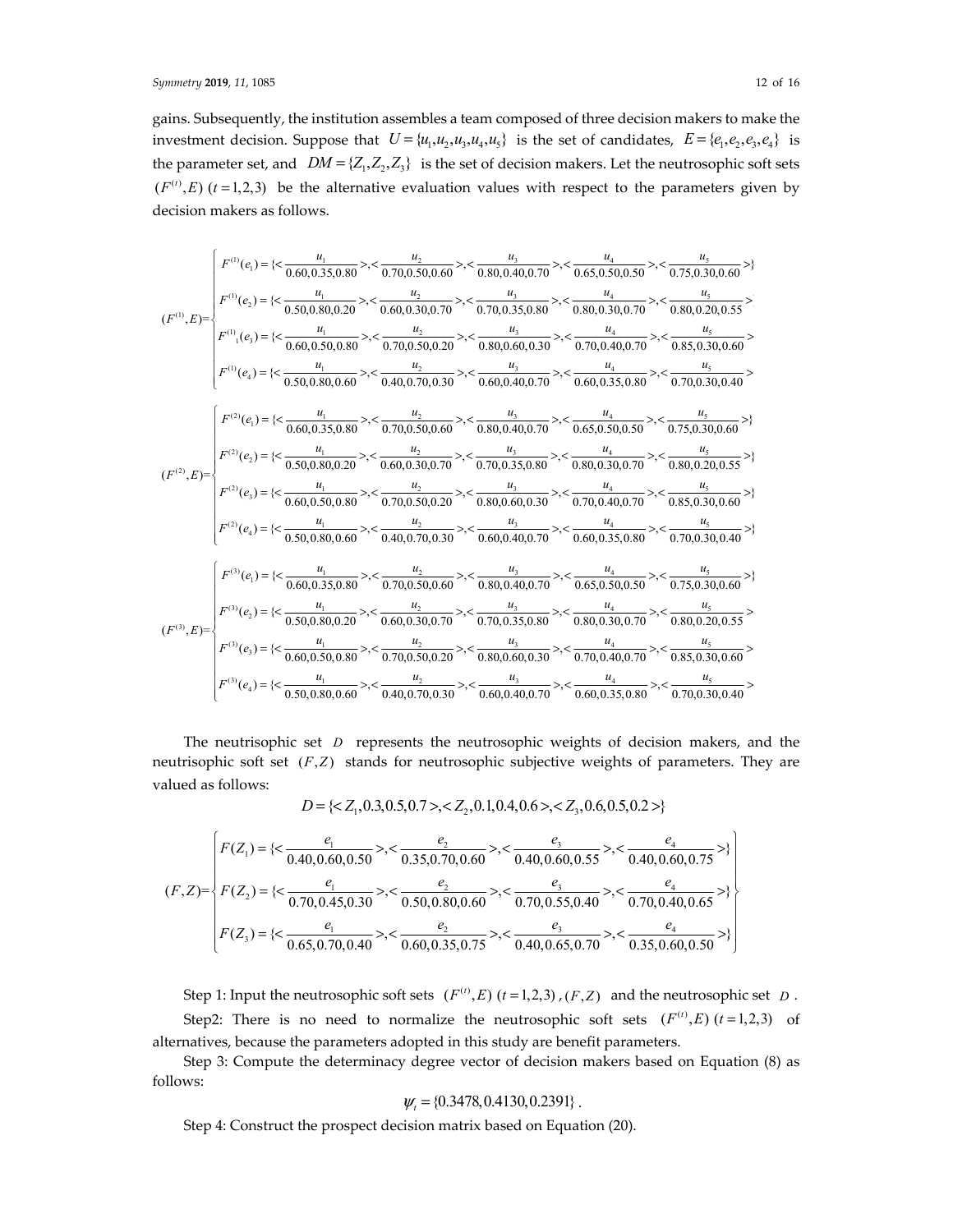|  |  | $\begin{pmatrix} 0.3878 & 0.2846 & 0.3574 & 0.2274 \ 0.3035 & 0.3751 & 0.3571 & 0.2712 \ 0.4536 & 0.3834 & 0.3226 & 0.3180 \ 0.3345 & 0.3294 & 0.3120 & 0.3776 \ 0.3482 & 0.4482 & 0.4055 & 0.3481 \end{pmatrix}.$ |
|--|--|--------------------------------------------------------------------------------------------------------------------------------------------------------------------------------------------------------------------|

Step 5: Determine the comprehensive weight vector  $\vec{\omega}_i = (\vec{\omega}_i, \vec{\omega}_i, ..., \vec{\omega}_n)$  for the parameters as Equation (18), and the neutrosophic subjective weights are aggregated by the weighted geometric aggregation rule as Equation (11).

 $\sigma_i = (0.2991, 0.2260, 0.2898, 0.1851)$ .

Step 6: Obtain the comprehensive prospect value  $V_i$  by Equation (23).

 $V_1 = 0.3269, V_2 = 0.3292, V_3 = 0.3746, V_4 = 0.3348, V_5 = 0.3874$ .

Step 7: Make a decision by ranking the comprehensive prospect value of the five candidates.

$$
x_5 \succ x_3 \succ x_4 \succ x_2 \succ x_1.
$$

Therefore, we can see that the optimal candidate is  $x_5$ .  $x_3$ ,  $x_4$  are suboptimal, and  $x_2$ ,  $x_1$  are the worst.

Furthermore, we also utilize the weighted average aggregation rule to compute the subjective weights of parameters. In addition, the computational procedure is shown as follows.

Step 1–4: Be consistent with the above steps 1–4.

Step 5: Determine the comprehensive weight vector  $\bar{\sigma}_i = (\bar{\sigma}_i, \bar{\sigma}_2, ..., \bar{\sigma}_n)$  for the parameters as Equation (18), and the neutrosophic subjective weights are aggregated by the weighted average aggregation rule.

$$
\boldsymbol{\varpi}_i = (0.2903, 0.2127, 0.2523, 0.2447).
$$

Step 6: Obtain the comprehensive prospect value  $V_i$  by Equation (23).

 $V_1 = 0.3254, V_2 = 0.3295, V_3 = 0.3744, V_4 = 0.3348, V_5 = 0.3876$ .

Step 7: Make a decision by ranking the five candidates.

$$
x_5 \succ x_3 \succ x_4 \succ x_2 \succ x_1.
$$

So the best optimal is still  $x_5$ , the following are  $x_3$ ,  $x_4$ , and the worst are  $x_2$ ,  $x_1$ .

Obviously, we can see that the ranking orders obtained by two aggregation rules of the neutrosophic soft set are the same.

## *5.2. Comparative Analysis*

A comparative analysis with existing methods is performed to justify the feasibility and superiority of the proposed method. The existing methods include the method proposed by Maji [17] (p. 1), the three methods carried out by Peng and Liu [25] (p. 2) and the aggregated neutrosophic set method [37] (p. 11).

In the decision making method outlined by Maji [17] (p. 1), the final ranking is obtained based on the comparison matrix through briefly comparing with three membership function values. The three neutrosophic soft decision making methods [25] (p. 2) include the non-linear weighted comprehensive method to determine parameter comprehensive weights by combining objective weights and subjective weights. Objective weights are computed by the grey system method, and subjective weights are directly given determinate values. Then, three neutrosophic soft decision making methods are constructed based on EDAS, similarity measure, and the level soft set to rank alternatives in practical problems. Among the three, EDAS and the similarity measure methods obtain the final ranking based on the accurate calculation of alternative evaluation values. In addition, the level soft set method makes a decision by roughly comparing the threshold value with alternative evaluation values. In terms of the aggregated neutrosophic set method [37] (p. 11), alternatives are aggregated using the arithmetic average and sorted by TOPSIS.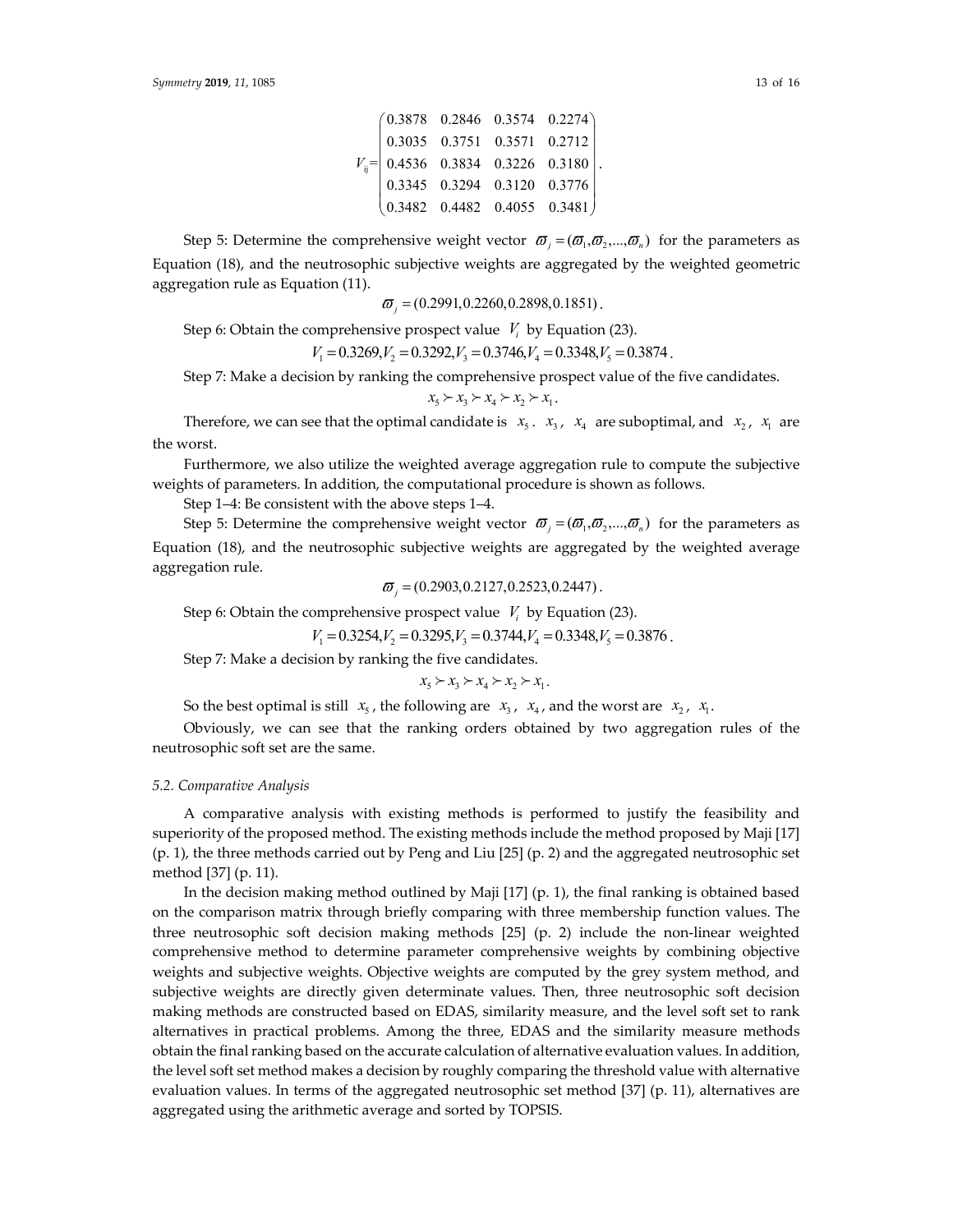Note that there are two crucial issues. On one hand, the above methods all make decisions under a single decision maker. In order to successfully apply them to group decision making, this paper employs the weighted average algorithm to the score of alternatives to all decision makers, based on the decision maker determinacy degree of this study. On the other hand, the method in [17] (p. 1) and [37] (p. 11) does not take parameter weights into consideration. Although the EDAS, similarity measure and level soft set methods [25] (p. 2) comprehensively consider objective weights and subjective weights, the subjective weights are directly given determinate values, which cannot reflect the hesitancies of decision makers under uncertainties. Considering this, the comparative analysis applies the subjective weights obtained from this study to the three methods in [25] (p. 2).

The final ranking of the stochastic multi-criteria group decision making problem mentioned in Section 5.1 are presented in Table 2, by utilizing the proposed method and the methods in [17,25,37] (pp. 1-2, 11). By comparison, the results of the proposed method are consistent with those of most comparison methods, which prove the effectiveness of the proposed method.

| Method                                                                          | The final Ranking                                       | The optimal alternative |  |  |  |  |  |
|---------------------------------------------------------------------------------|---------------------------------------------------------|-------------------------|--|--|--|--|--|
| The proposed method                                                             |                                                         |                         |  |  |  |  |  |
| Weighted geometric neutrosophic rule                                            | $x_{5} \succ x_{3} \succ x_{4} \succ x_{2} \succ x_{1}$ | $x_{5}$                 |  |  |  |  |  |
| Weighted average neutrosophic rule                                              | $x_5 \succ x_3 \succ x_4 \succ x_2 \succ x_1$           | $x_{5}$                 |  |  |  |  |  |
| The determinacy degree of decision makers $\psi_t = \{0.3913, 0.2826, 0.3261\}$ |                                                         |                         |  |  |  |  |  |
| Maji [17]                                                                       | $x_5 \succ x_4 \succ x_3 \succ x_2 \succ x_1$           | $x_{5}$                 |  |  |  |  |  |
| EDAS [25]                                                                       | $x_{5} \succ x_{3} \succ x_{4} \succ x_{2} \succ x_{1}$ | $x_{5}$                 |  |  |  |  |  |
| Similarity [25]                                                                 | $x_{5} \succ x_{3} \succ x_{4} \succ x_{2} \succ x_{1}$ | $x_{5}$                 |  |  |  |  |  |
| Level soft set [25]                                                             | $x_5 \succ x_4 \succ x_3 \succ x_2 \succ x_1$           | $x_{5}$                 |  |  |  |  |  |
| TOPSIS [37]                                                                     | $x_{5} \succ x_{3} \succ x_{4} \succ x_{2} \succ x_{1}$ | $x_{5}$                 |  |  |  |  |  |

**Table 2.** A comparative study with some existing methods.

From Table 2, we can find that the final rankings of the proposed algorithm are different from Maji's method and the level soft set method. The difference can be attributed to two reasons. One is that both methods are approximate comparisons of the alternative evaluation values, and the original evaluation values are not used to the greatest extent. The other is that the threshold value difference of the level soft set method can directly lead to different final rankings. However, decision makers can hardly decide which threshold value to use.

Through comparison, the final rankings of the other three methods are consistent with the proposed method. Among them, EDAS also adopts the aggregation method just as the proposed method. Different from EDAS, the proposed method considers the psychological expectation of decision makers in the borrower selection issue. Thus, in complex group decision making problems, the proposed method can produce more reasonable results than existing methods.

From the above analysis, the main superiorities of the proposed method can be summarized into three aspects. Firstly, this study originally employs neutrosophic soft sets for handling stochastic multi-criteria group decision making problems, which cannot be solved in existing methods. Secondly, the proposed method expresses the weights of subjective weights of parameters by neutrosophic numbers, which can fully reflect the hesitancies of decision makers. Meanwhile, this study presents the weights of decision makers by neutrosophic numbers, which can better incorporate stochastic into the decision making process. Thirdly, the proposed method considers the psychological expectations of decision makers in the borrower selection process. Therefore, it is able to analyze the decision making behavior more objectively.

## **6. Conclusions**

Under uncertain environments, a mass of inconsistent information appears. Neutrosophic soft sets are powerful tools to address these issues involving inconsistent information. Considering this,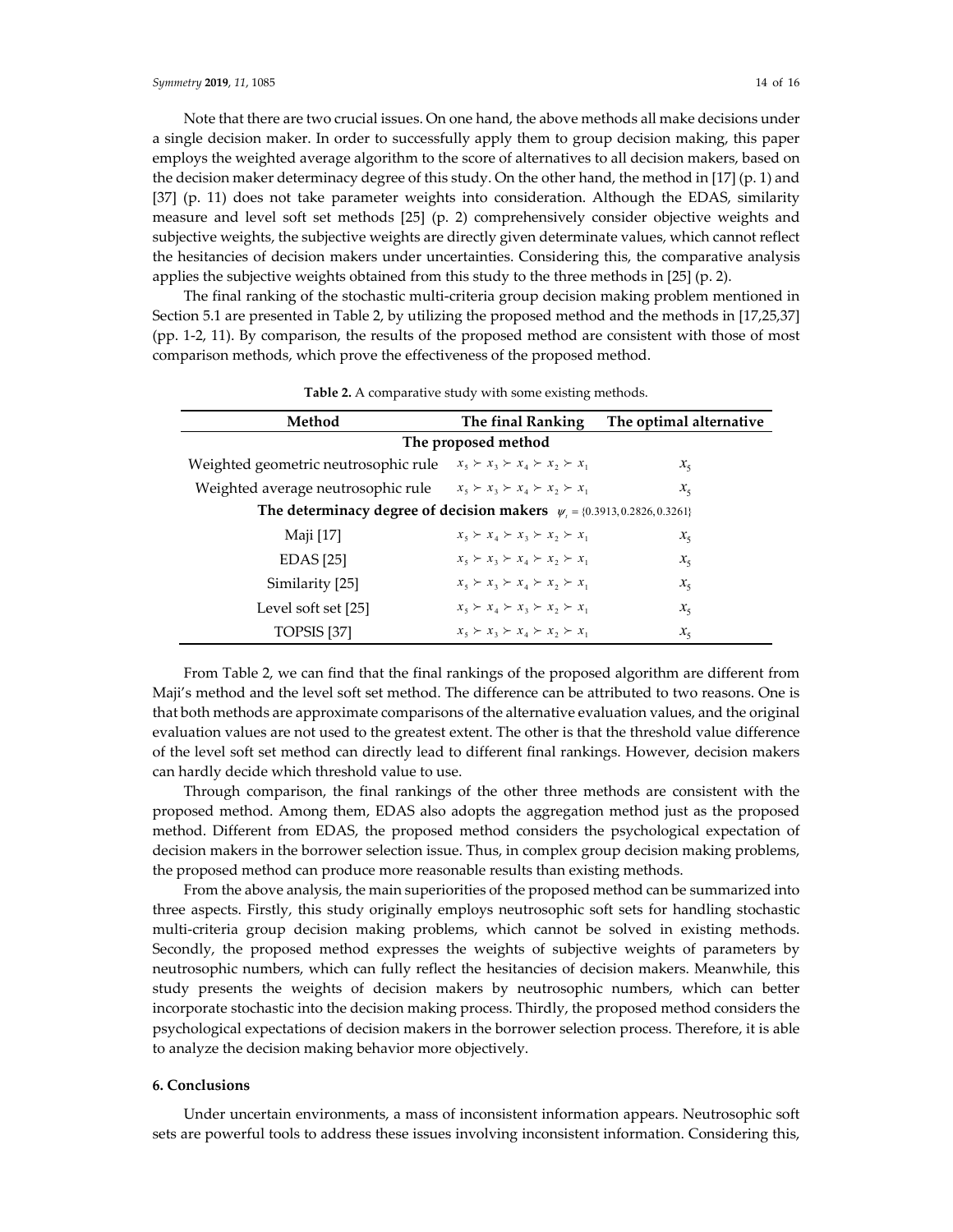we develop a generalized stochastic multi-criteria group decision making framework under neutrosophic soft sets, by innovatively integrating the prospect theory and neutrosophic soft sets into our framework. This paper describes the reference point, the psychological expectations of decision makers, in the form of neutrosophic sets. Then, in addition, this study demonstrates how to compute the alternative prospect values as the reference for decision making.

We conduct experiments to test the feasibility and validity of our decision making framework. The main contributions of this paper are fourfold. Firstly, we construct a new algorithm for the stochastic multi-criteria group decision making based on neutrosophic soft sets, which can analyze inconsistent information in decision making effectively. Secondly, the weights of decision makers and parameter subjective weights are both expressed in the form of neutrosophic numbers. Compared with the way directly given determinate values in existing methods [25] (p. 2), the proposed method can embody the stochastic into decision making processes. Thirdly, the research successfully combines the prospect theory with neutrosophic softs sets to construct the stochastic multi-criteria group decision making algorithm. Compared with the existing literatures based on the expected utility theory [16,17,25,26] (pp. 1-2), this research considers the influence of psychological expectations on decision results. Finally, we explore the conflict degree measure of neutrosophic numbers and two aggregation rules of neutrosophic soft sets, and further define the measure of the modified conflict degree to accommodate the multi-criteria group decision making.

The proposed method is not only suitable for credit scoring, but also for decision-making problems in other fields, especially for decisions with inconsistent information. As a suggestion for future researches, we shall integrate more advanced decision theories into neutrosophic soft sets and address stochastic multi-criteria group decision making issues.

**Author Contributions:** Funding acquisition, Y.D.; Methodology, Y.D. and C.H.; Validation, Y.D. and C.H.; Writing — original draft, Y.D. and C.H.; Writing — review and editing, C.H., Y.P., and K.G.

**Funding:** This research was funded by the National Natural Science Foundation of China (Grant Nos. 71701116 and 71871034); Humanities and Social Science Fund of Ministry of Education of China (Grant No. 15YJC630016); Science and Technology Innovation Program in Higher Education Institutions of Shanxi Province ("Research on multi-level dynamic credit evaluation under conflict data") and Education Innovation Program for Postgraduate of Shanxi Province ("Research on Multi-level Dynamic Credit Evaluation of Personal Consumption Credit under Internet Conflict Data").

**Acknowledgements:** The authors gratefully acknowledge the editor of the Journal and anonymous reviewers for the detailed and valuable comments.

**Conflicts of Interest:** The authors declare no conflict of interest.

#### **References**

- 1. Zadeh, L.A. Fuzzy sets. *Inf. Control* **1965**, *8*, 338–353.
- 2. Pawlak, Z. Rough sets. *Int. J. Comput. Inf. Sci.* **1982**, *11*, 341–356.
- 3. Gorzałczany, M.B. A method of inference in approximate reasoning based on interval-valued fuzzy sets. *Fuzzy Sets Syst.* **1987**, *21*, 1–17.
- 4. Molodtsov, D. Soft set theory-first results. *Comput. Math. Appl.* **1999**, *37*, 19–31.
- 5. Aktaş, H.; Çağman, N. Soft sets and soft groups. *Inf. Sci.* **2007**, *177*, 2726–2735.
- 6. Acar, U.; Koyuncu, F.; Tanay, B. Soft sets and soft rings. *Comput. Math. Appl.* **2010**, *59*, 3458–3463.
- 7. Min, W.K. A note on soft topological spaces. *Comput. Math. Appl.* **2011**, *62*, 3524–3528.
- 8. Çağman, N.; Karataş, S.; Enginoglu, S. Soft topology. *Comput. Math. Appl.* **2011**, *62*, 351–358.
- 9. Danjuma, S.; Ismail, M.A.; Herawan, T. An alternative approach to normal parameter reduction algorithm for soft set theory. *IEEE Access* **2017**, *5*, 4732–4746.
- 10. Yuksel, S.; Dizman, T.; Yildizdan, G.; Sert, U. Application of soft sets to diagnose the prostate cancer risk. *J. Inequalities Appl.* **2013**, *2013*, 229.
- 11. Kamacı, H.; Atagün, A.O.; Sönmezoğlu, A. Row-products of soft matrices with applications in multipledisjoint decision making. *Appl. Soft Comput.* **2018**, *62*, 892–914.
- 12. Fatimah, F.; Rosadi, D.; Hakim, R.B.F.; Alcantud, J.C.R. N-soft sets and their decision making algorithms. *Soft Comput.* **2018**, *22*, 3829–3842.